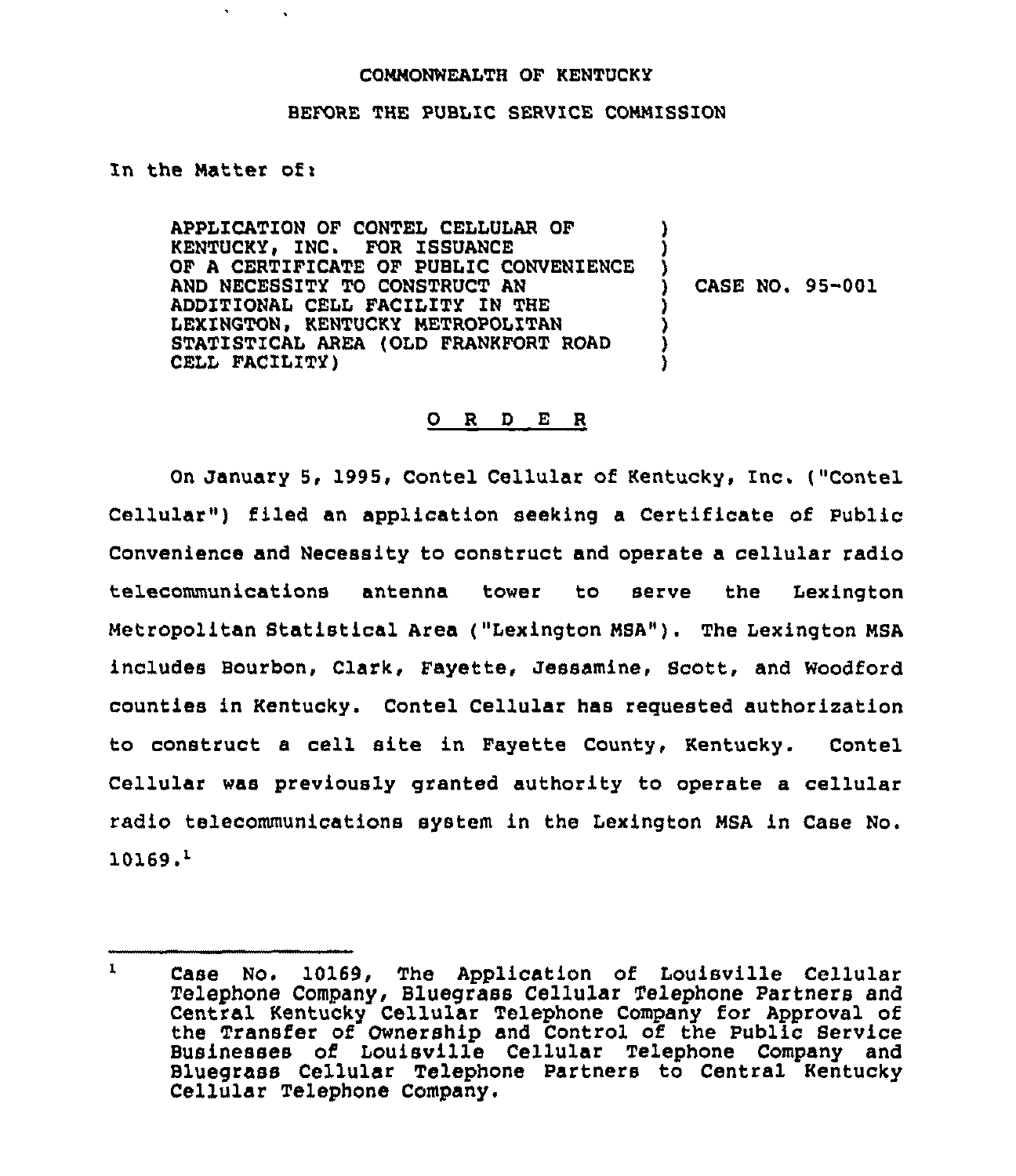The proposed cell site consists of a self-supporting antenna tower, not to exceed 185 feet in height, to be located at 1556 Old Frankfort Road, Lexington, Fayette County, Kentucky (the "Old Frankfort Road cell site"), The coordinates for the Old Frankfort Road cell site are North Latitude 38° 03' 26" by West Longitude 84°  $^{\prime}$  04".

 $\bullet$  .

Contel Cellular has provided information regarding the structure of the tower, safety measures, and antenna design criteria for the Old Frankfort Road cell site. Based upon the application, the design of the tower and foundation appears to meet the criteria of the Building Officials and Code Administrators International, Inc. National Building Code, with reference to earthquakes, winds, and tornadoes.

Pursuant to KRS 100.324(1), the Old Frankfort Road cell site's construction is exempt from local zoning ordinances. However, Contel Cellular has notified the Lexington-Fayette Urban County Government Planning Commission of the proposed construction. Contel Cellular has filed applications with the Federal Aviation Administration ("FAA") and the Kentucky Airport Zoning Commission ("KAZC") seeking approval for the construction and operation of the Old Frankfort Road cell site. The FAA and KAZC applications are still pending.

Contel Cellular has notified all property owners and residents within 500 feet of the Old Frankfort Road cell site. The notice solicited comments and informed the property owners and residents

 $-2-$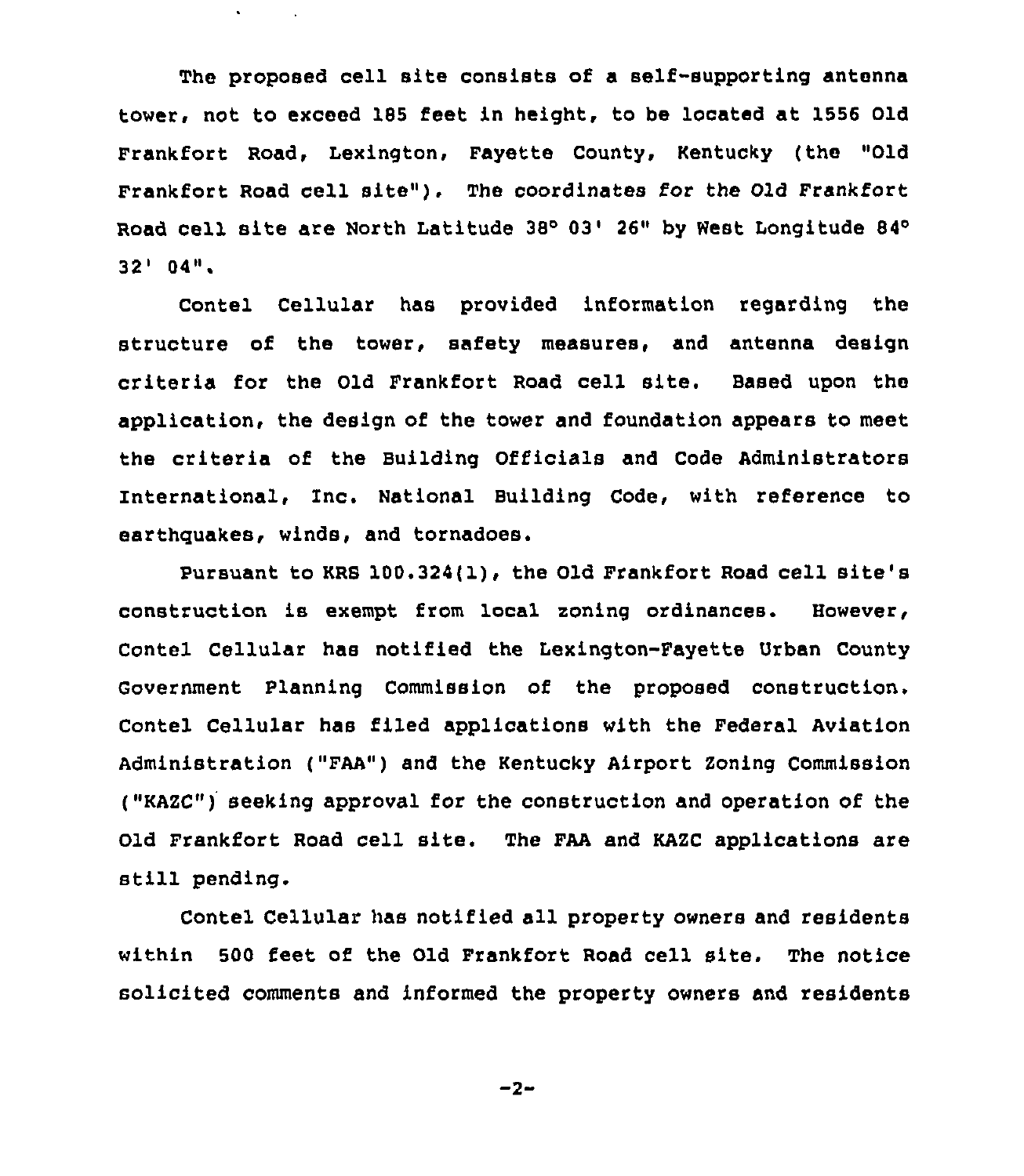of their right to intervene. To date, no intervention requests have been received.

Pursuant to KRS 278.280, the Commission is required to determine the proper practices to be observed when it finds, upon complaint or on its own motion, that the facilities of any utility subject to its jurisdiction are unreasonable, unsafe, improper, or insufficient. To assist the Commission in its efforts to comply with this mandate, Contel Cellular should notify the Commission if it does not use this antenna tower to provide cellular telecommunications services in the manner set out in its application and this Order. Upon receipt of such notice, the Commission may, on its own motion, institute proceedings to consider the proper practices, including removal of the unused antenna tower, which should be observed by Contel Cellular.

The Commission, having considered the evidence of record and being otherwise sufficiently advised< finds that Contel Cellular should be granted a Certificate of Public Convenience and Necessity to construct and operate the Old Frankfort Road cell site under its currently approved tariff.

IT IS THEREFORE ORDERED that:

1. Contel Cellular be and it hereby is granted <sup>a</sup> Certificate of Public Convenience and Necessity to construct and operate the Old Frankfort Road cell site.

2. Contel Cellular shall file a copy of the final decisions regarding its pending FAA and KAZC applications for the Old

 $-3-$